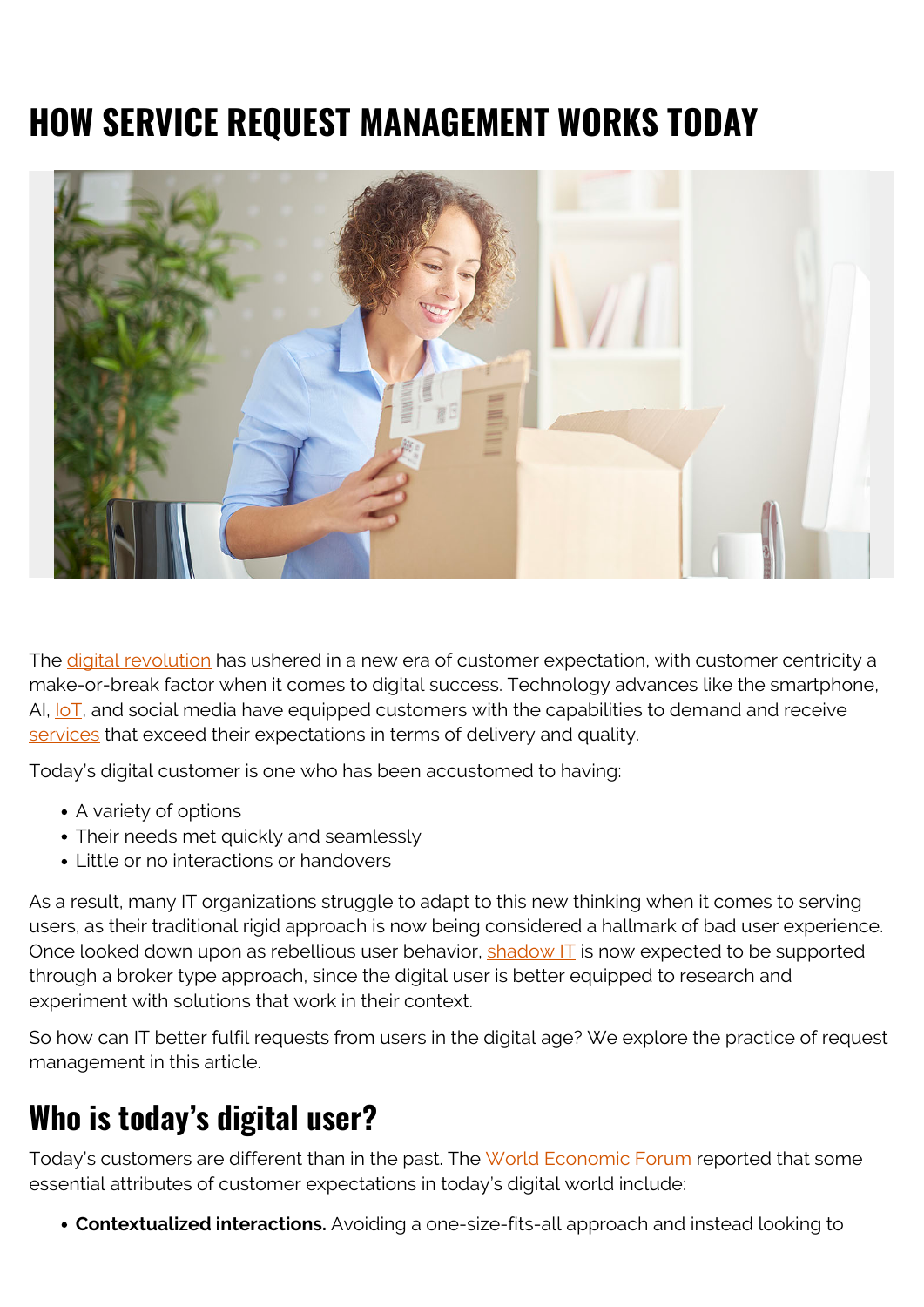address the customer's needs based on their situation.

- **Seamless experience across channels.** The customer does not start from scratch when interacting across multiple channels e.g., phone, email, website, mobile app, or service center.
- **Anytime, anywhere access to content and services.** The customer wants unrestricted service access, on the device of their choice, and at their convenience.
- **Transparency.** The customer wants open, clear, and simplified information on service options including pricing.
- **Access to peer review and advocacy.** The customer wants objective information on previous customer reviews and experiences before making their decision.

Understanding the customer has become a key ingredient in successful request management. Customer experience (CX) is no longer down to a rational experience (e.g., speed of fulfilment or product specifications). Today, CX also includes a subconscious element—how they felt when interacting with the service as well as the service provider.

According to [VeriSM,](https://blogs.bmc.com/blogs/verism-introduction/) a service provider cannot truly understand whether they are meeting a consumer's desired outcomes without measuring their experience of a product or service. So, your organization must continually look for 'moments of truth' that can help to improve the CX. Detrimental moments of truth could be as simple as:

- Broken links that lead to dead ends
- Incorrect information
- Lack of empathy

Correcting any of these as a matter of routine will vastly improve the customer experience.

#### **Request management activities**

We can group the types of requests that uses make into a few buckets, per the **[ITIL](https://www.axelos.com/store/book/itil-foundation-itil-4-edition)<sup>[®](https://www.axelos.com/store/book/itil-foundation-itil-4-edition)</sup> [4 Foundation](https://www.axelos.com/store/book/itil-foundation-itil-4-edition)** publication:

- **Service delivery actions**, for example registering for an online entertainment service
- **Information**, like learning how to upgrade a subscription
- **Provision of a resource or service**, such as ordering some fast food via an app
- **Access to a resource or service**, for example subscribing to an online music library
- **Feedback, compliments, and complaints**, such as providing a rating after a delivery

These requests can be handles in two ways: by the staff at the service provider or through automated means.

The [USM](https://usm-portal.com/) method defines six steps involved in fulfilment of service requests: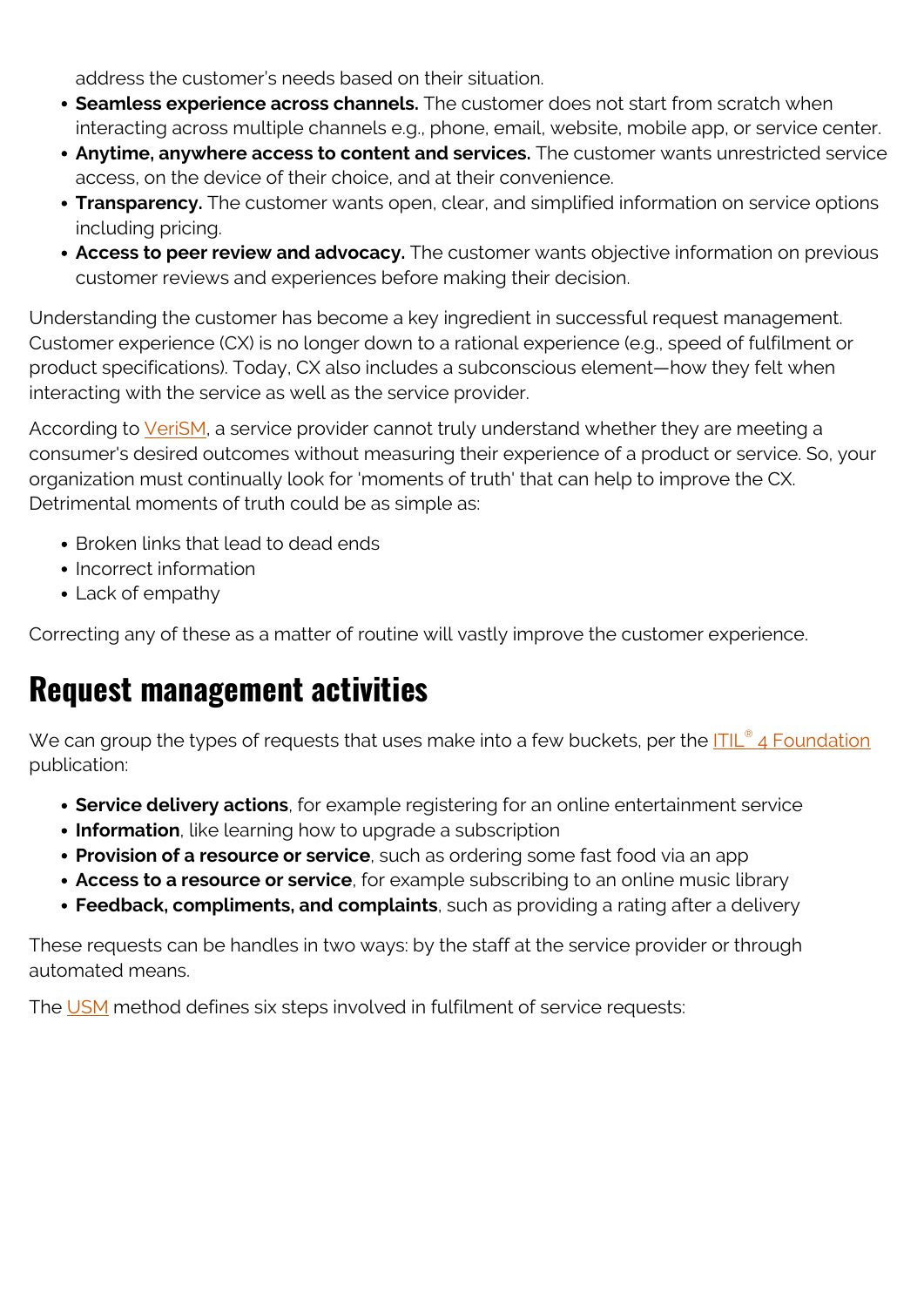

- 1. **Accept service request.** This is triggered by receiving the service request from the defined service provider channel e.g., phone, email, or service portal. The [service provider's agent](https://blogs.bmc.com/blogs/service-desk-support-analyst/) or system records the request and acknowledges receipt to the requester.
- 2. **Classify.** The request is classified according to type, [impact, urgency, priority,](https://blogs.bmc.com/blogs/impact-urgency-priority/) and any other criteria that the service provider sees fit. Classification is crucial in efficient determination of how the request will be handled.
- 3. **Plan activities.** The service provider will organize the resources required to fulfil the request. Where approvals are required, these will be sought. Where the service provider is unable to fulfil the request, appropriate responses to the requester will be required.
- 4. **Execute activities.** The request will be fulfilled by the service provider through their staff or third party. The requester might also fulfil the request themselves based on resources provided by the service provider. Where the request cannot be fulfilled, the service provider will respond to the requester and provide alternatives or refunds where possible.
- 5. **Review delivery and feedback.** After fulfilment, the service provider will check with the requester to validate whether the actions meet their requirements. If the requester has issues with the fulfilment, immediate action will be taken to address them.
- 6. **Evaluate and close.** Once feedback is received, the service provider will evaluate how the request was handled based on internal metrics including customer experience ratings. The record of the request will then be closed.